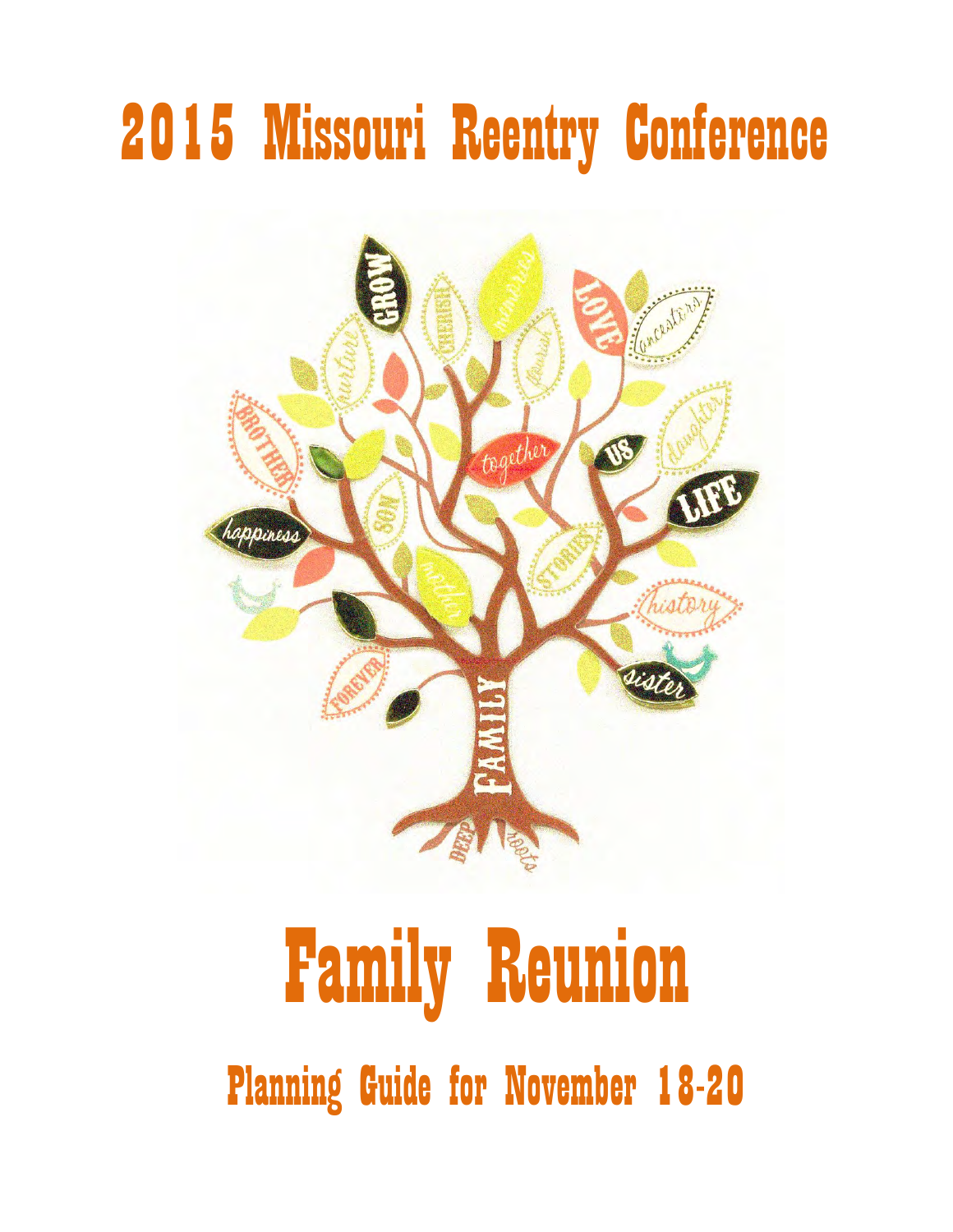# 2015 Missouri Reentry Conference Call for Presentations Due August 10



**The Conference planning committee is seeking presentations that will inform and inspire corrections/probation & parole staffs, justice/law enforcement officials, and community/faith based organizations that support ex-offenders and their families. The Conference is set for November 18-20, 2015 at The Lodge of the Four Seasons, Lake of the Ozarks, Missouri.**

**This year's "Family Reunion" theme will provide opportunities to reflect upon how your work not only helps reunify families, but is also strengthened by the teamwork and camaraderie provided by your fellow reentry colleagues.**

#### How to Submit:

- **On-line (use link below)**
	- o **https://goo.gl/0CifzH**
	- o *Remember to save record at top right of online form to complete and submit your proposal*
	- o *You should receive a confirmation email from stlarchs@gmail.com once your submission has been received*

#### Deadlines:

- **Call Deadline: Monday, August 10, 2015**
	- **Notifications: Late August 2015**

#### Evaluation Criteria for Proposals:

- **Highly interactive/hands-on presentations**
- **Relevance to attendees**
- **Well-defined topic with focused objectives**
- **Timeliness of topic**
- **Original material**
- **Overall quality of proposed presentation's content**
- **Completeness of presentation proposal**
- **Availability/flexibility to present November 18-20**
- **Presenter's background and experience**

#### Benefits of Being a Presenter:

- **Share your expertise and experience**
- **Be recognized as a leader in the reentry field**
- **Receive discounted Conference registration (only \$50 per presenter up to 3 per session)**

#### *For questions or technical support, contact Gail Dickson at 314-534-0022 or dicksong@stlarchs.org*









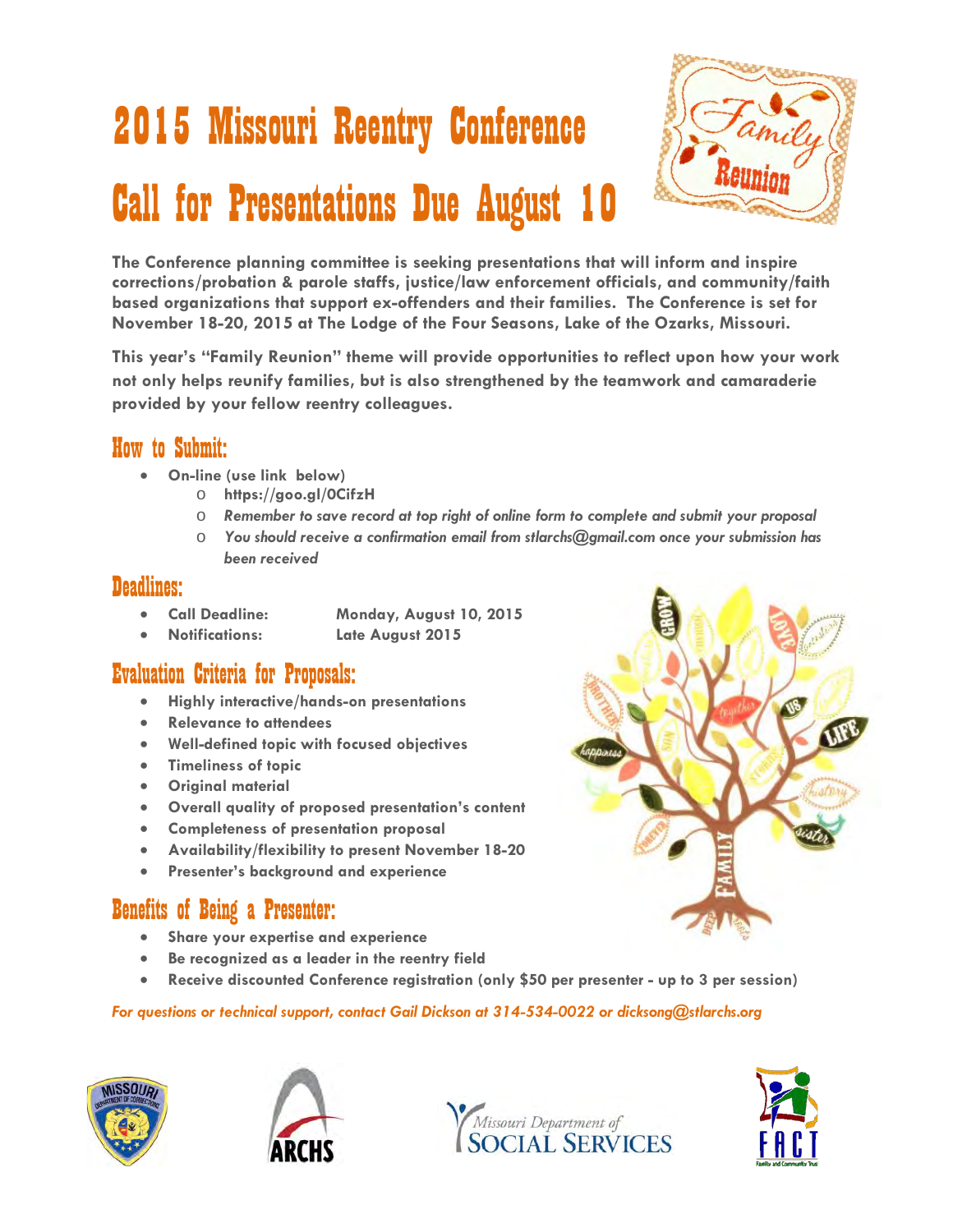**Fun and unique plans are underway for the 2015 Missouri Reentry Conference set for November 18-20 at The Lodge of the Four Seasons.**

**This year's "Family Reunion" theme will provide opportunities to reflect upon how your work not only helps reunify families, but is also strengthened by the teamwork and camaraderie provided by your fellow reentry colleagues.**

**Hands-on and interactive educational sessions are being developed to provide you with new ideas and fresh approaches to your reentry related work. CEUs will be offered.**

**There will be many opportunities for networking. The Lodge features restaurants, a spa, and a movie theatre for your enjoyment.**

**So, please take a few moments to review this Conference planning guide to help you get ready and inspired.** 

See you at The Lodge November 18-20!



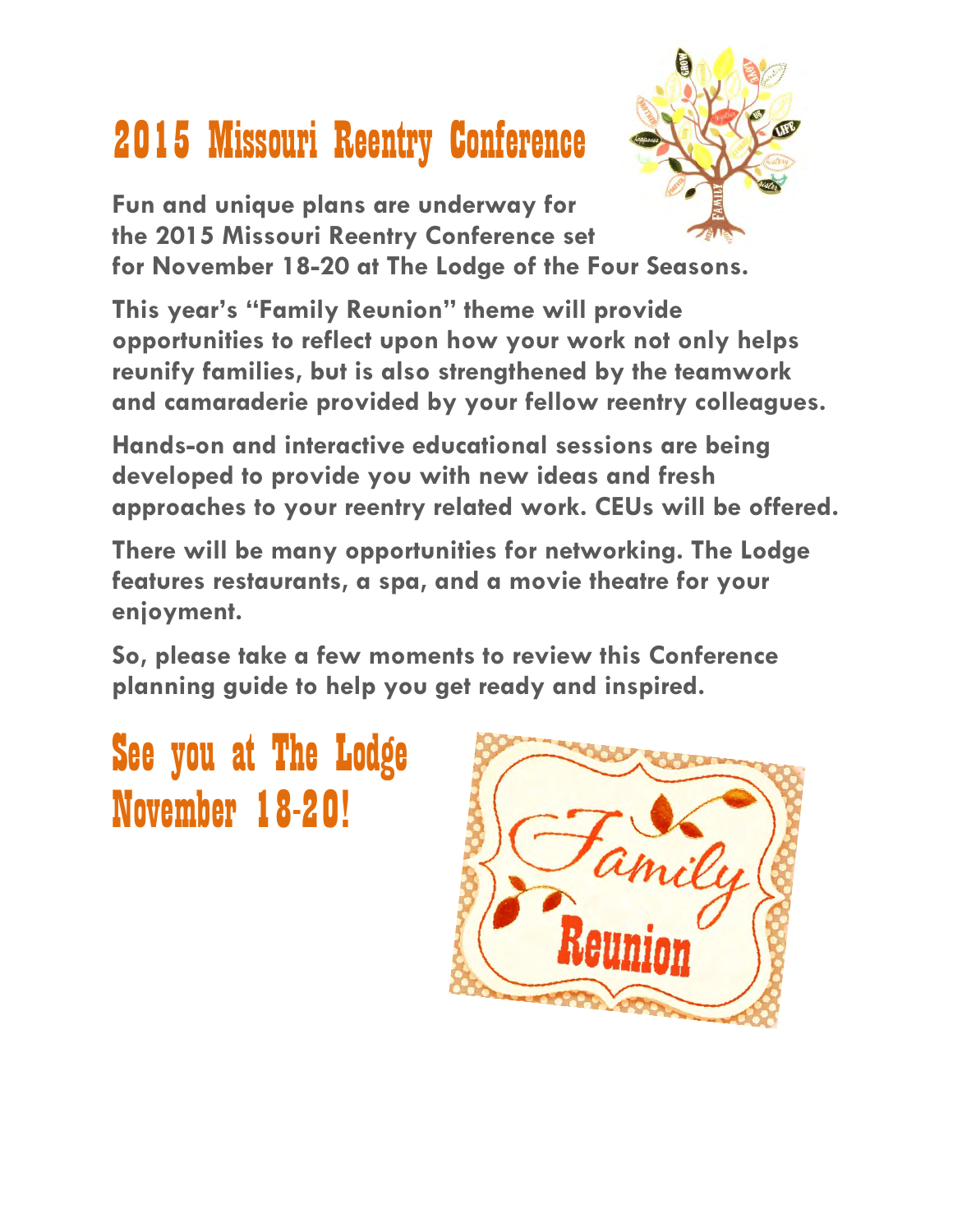#### Information:

- **Conference begins with lunch at Noon, November 18, 2015**
- **Location: The Lodge of the Four Seasons (same as last year)**
- **Theme:** *Family Reunion*
- **Highly interactive educational sessions and keynote speakers**
- **NEW: "Sharing Center Displays" please bring handouts about your reentry programming to share with colleagues**

#### Key Dates:

- **August 1: Lodge room reservations begin (\$70 per person/per night)**
	- **Online**
		- o **https://bookings.ihotelier.com/bookings.jsp?groupID=138196 3&hotelID=17336**
	- **Via phone: (mention Missouri Reentry Conference)** o **1-888-409-5304**
- **August 10: Call for presentations deadline**
	- **Submit at: https://goo.gl/0CifzH**
	- *Remember to save record at top right of online form to complete and submit your proposal*
- **August 31: Conference registration opens (\$125 per person)**
	- **www.stlarchs.org**
	- **October 23: Early conference registration ends (increases to \$175 per person)**
- **November 16: On-line conference registration ends**
- **November 18: Conference opens (10 am 5 pm registration)**

#### Draft Conference Agenda:

- **Wednesday, November 18**
	- o **10 am: Registration opens**
	- o **Noon: Welcome lunch and opening session**
	- o **3 pm: Lodge check in**
	- o **5 pm: Welcome reception**
- **Thursday, November 19**
	- o **7:30 am: Breakfast**
	- o **8 am: Morning welcome**
	- o **8:30 am: Morning sessions**
	- o **Noon: Lunch and keynote session**
	- o **1:30 pm Afternoon sessions**
- **Friday, November 20**
	- o **7:30 am: Breakfast**
	- o **8 am: Morning welcome**
	- o **8:30 am: Morning sessions**
	- o **11 am: Lodge check out**

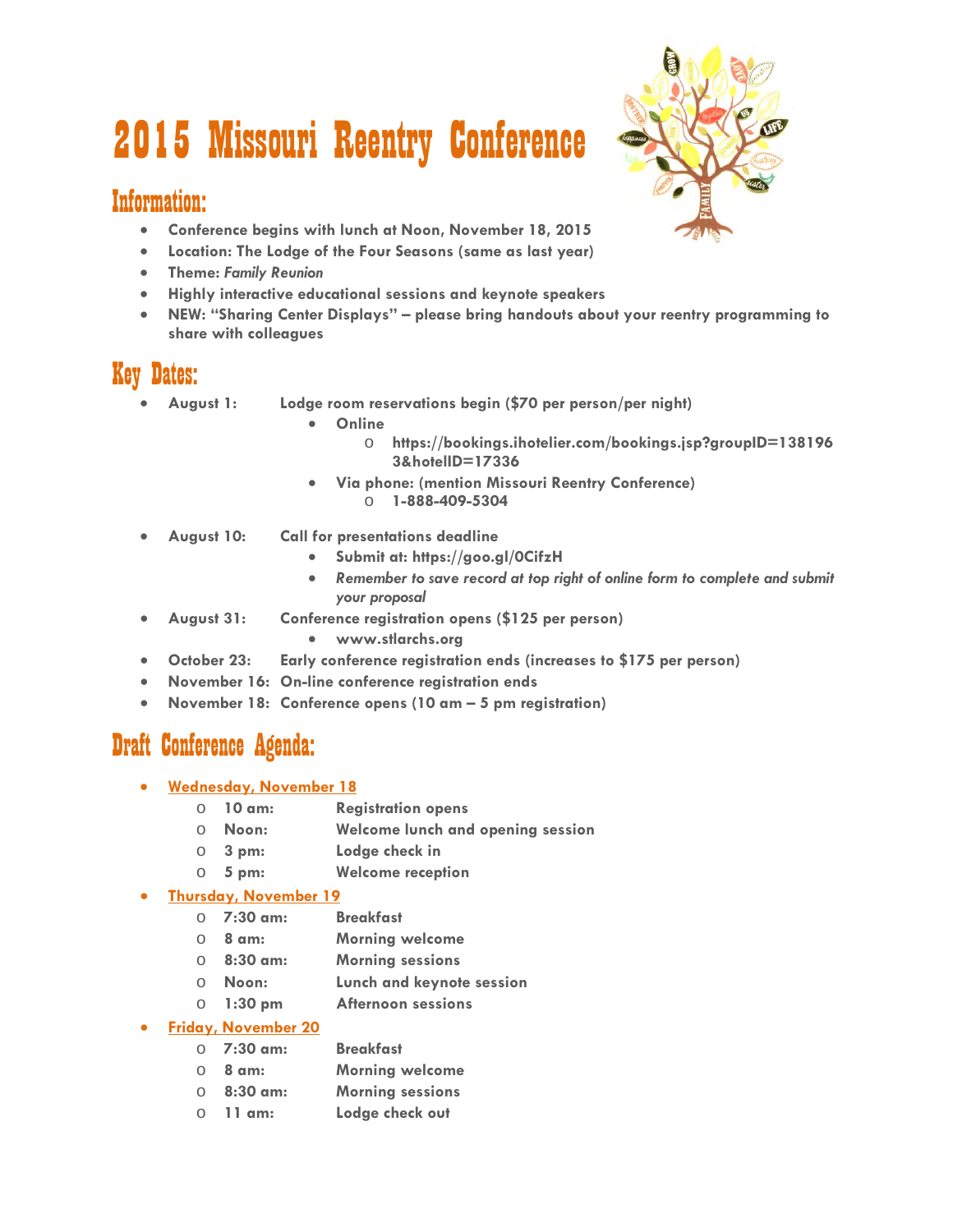

**Here's what participants of the 2014 Missouri Reentry Conference had to say:**

*"The training was very insightful on the information provided. I received new ideas to bring back to my job. Very well presented and interesting."* 

**94% reported they would apply what they learned.**

*"I really enjoyed the instructor and her enthusiasm about the topic and teaching the class. Very informational, I will research opportunities in my area that offer these services."* 

**94% stated the trainings were a good use of their time.**

*"Awesome, I have a new perspective on the barriers parolees face. It also highlights the need for training focusing on employment to prepare for their future."* 

**92% said they learned new information.** 

*"Very awesome insight into reentry! Builds our empathy for offenders."*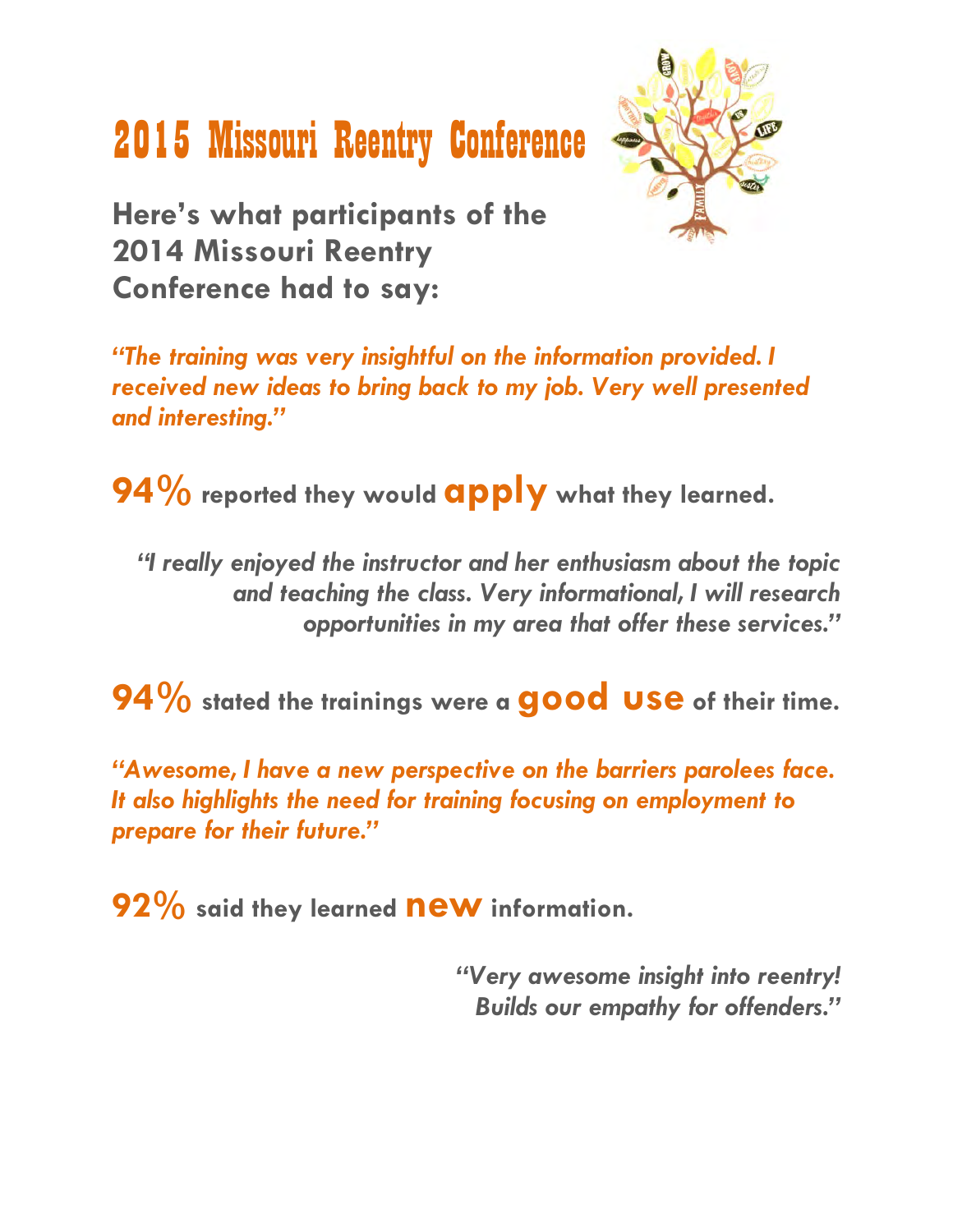#### About The Lodge of the Four Seasons:



- **The Lodge features restaurants, lounges, a spa, a movie theatre, and free Internet and daily newspaper.**
- **The Lodge was built in 1964 by Harold Koplar, who also owned the famous Chase-Park Plaza Hotel in St. Louis. In 1958, he founded KPLR-TV Channel 11 in St. Louis. The Koplar/Brown family still owns and operates The Lodge.**
- **The Lodge was designed by famous Hollywood architect Howard Frank.**
- **Many of The Lodge's walls are crafted from Missouri fieldstone.**
- **The Lodge's Japanese Gardens were designed by Buffy Murai, a well-known Hollywood designer who worked with legendary film director Michael Todd.**
- **The Lodge features 54 holes of award-winning championship golf on courses designed by Robert Trent Jones Sr., Ken Kavanaugh, and Jack Nicklaus.**
- *Travel & Leisure Golf Magazine* **called The Lodge "one of the best golf resorts in the world."**
- **The original "Board of Directors" of The Lodge consisted of St. Louis Cardinal Stan Musial, broadcaster Joe Garagiola, and former St. Louis Mayor A.J. Cervantes.**
- **The Lodge has been featured twice in** *Paris Vogue Magazine.*
- **Tennis great, Bobby Riggs, celebrated his 70th birthday at The Lodge.**
- **The Lodge first opened when the county was dry, and no liquor could be served by the drink. Guests would bring their own bottles and The Lodge would store them.**

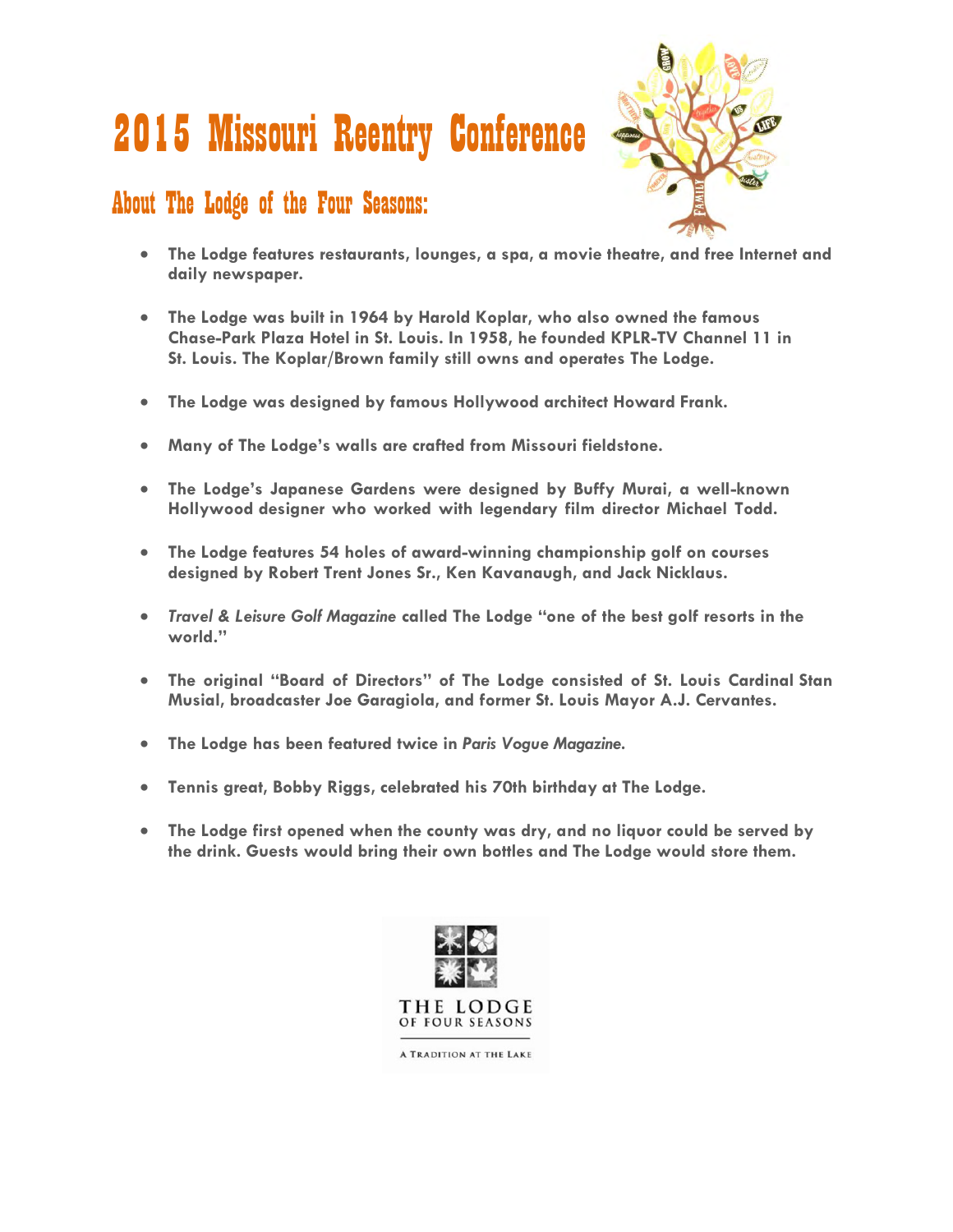#### Travel/Driving Directions:



**From Kansas City: Take Hwy 50 east from Lees Summit to Tipton. At Tipton stoplight, take Hwy 5 south. Go left on 52 east. Take 52 east to Eldon. At 2nd stoplight in Eldon, turn right. That will take you to Hwy 54. Turn right on 54 west. Follow 54 west approximately 9 miles and turn right on Business 54 at Lake Ozark. Go about 2 miles on Bus. 54 to 1st stoplight. Turn toward Four Seasons at the stoplight onto State Rd. HH (Horseshoe Bend Parkway). The Lodge is 3 miles down HH (Horseshoe Bend Parkway) on the left. Travel time approximately 2 1/2 hours. From the airport, take 435 loop south to Hwy 50 (please allow an additional 60 to 90 minutes of travel time to reach Lake Ozark from airport).** 

**From St. Louis: Take I-70 west to Kingdom City. Exit onto Hwy 54 south(west). Take 54 south(west) 80 miles to Lake Ozark. At Lake Ozark, exit onto Business 54. Go about 2 miles on Business 54 to 1st stoplight. Turn toward Four Seasons at the stoplight onto State Rd. HH (Horseshoe Bend Parkway). The Lodge is 3 miles down HH (Horseshoe Bend Parkway) on the left. Travel time approximately 2 1/2 hours.** 

**OR take I-44 west to Rolla. Exit onto Hwy 63 north. Take 63 north to Vienna. At Vienna, turn left onto Hwy 42. Follow 42 to the end and turn right on Hwy 54 east. Go about 2 miles on Hwy 54 to the 1st stoplight. Turn left at the stoplight onto Business 54. Go about 3 miles on Business 54 to the next stoplight and turn left onto State Rd. HH (Horseshoe Bend Parkway). The Lodge is 3 miles down HH (Horseshoe Bend Parkway) on the left. Travel time approximately 3 hours.**

**From Springfield: Take I-44 east to Lebanon. At Lebanon, take Hwy 5 north (2nd exit) to Camdenton. At the stoplight in Camdenton, turn right onto Hwy 54 east. Take 54 east about 16 miles to the Bagnell Dam Blvd. exit in Lake Ozark. Follow the loop around and turn right at the 1st stoplight onto Business 54. Go about 3 miles on Business 54 to the next stoplight and turn toward Four Seasons onto State Rd. HH (Horseshoe Bend Parkway). The Lodge is 3 miles down HH (Horseshoe Bend Parkway) on the left. Travel time approximately 1 1/2 hours.**

**From Columbia: Take Hwy 63 south to Jefferson City. In Jefferson City turn right on 54 west. Follow 54 west about 50 miles to the Business 54 exit in Lake Ozark. At Lake Ozark, exit onto Business 54. Go about 2 miles on Business 54 to 1st stoplight. Turn toward Four Seasons at the stoplight onto State Rd. HH (Horseshoe Bend Parkway). The Lodge is 3 miles down HH (Horseshoe Bend Parkway) on the left. Travel time approximately 90 minutes.**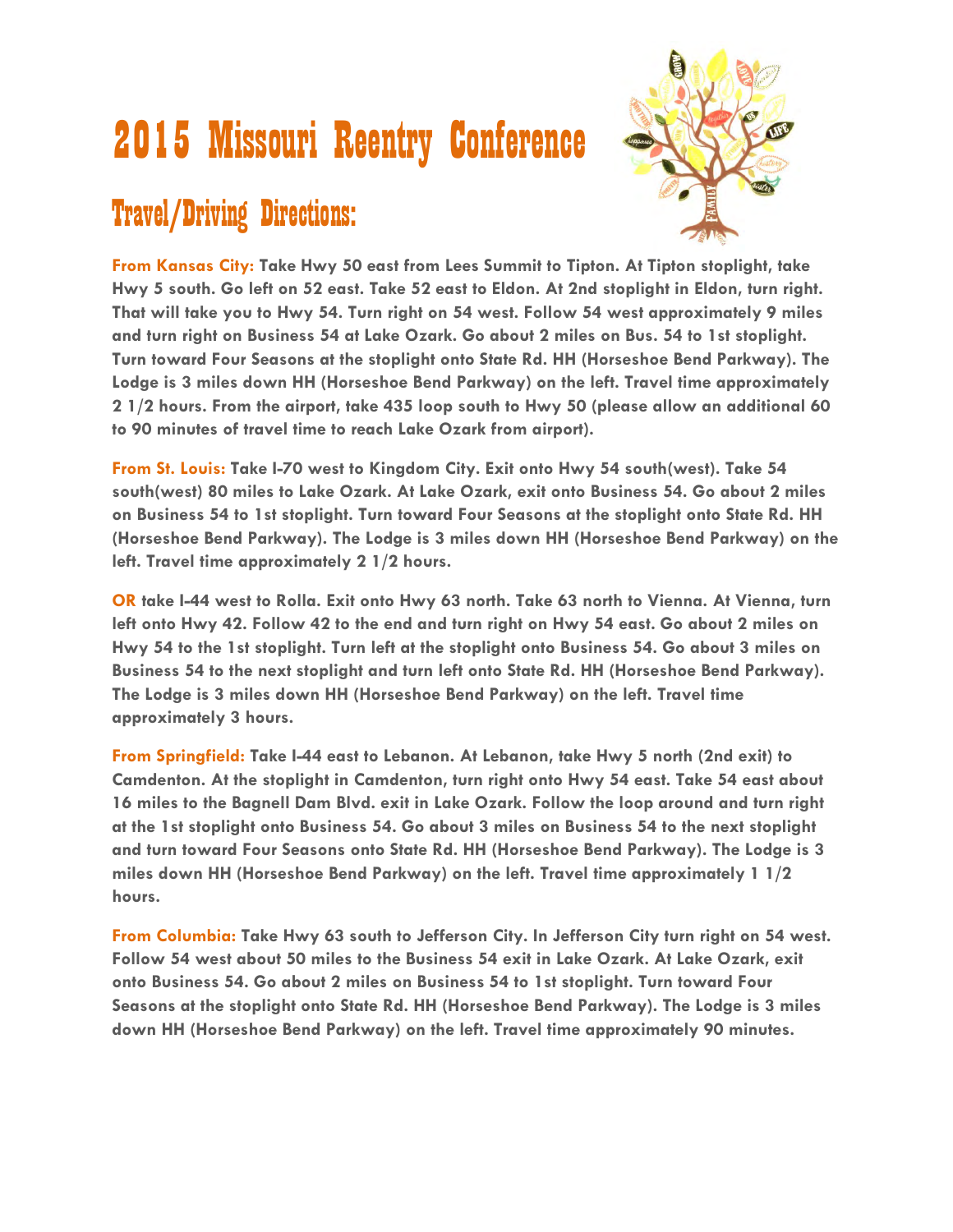**From Tulsa, Oklahoma: Take I-44 east to Lebanon. At Lebanon, take Hwy 5 north (2nd exit) to Camdenton. At the stoplight in Camdenton, turn right onto Hwy 54 east. Take 54 east about 16 miles to the Business 54 exit in Lake Ozark. Turn toward Four Seasons at the stoplight onto Business 54. Go about 3 miles on Business 54 to the next stoplight and turn left onto State Rd. HH (Horseshoe Bend Parkway). The Lodge is 3 miles down HH (Horseshoe Bend Parkway) on the left. Travel time approximately 4 hours.**

**From Oklahoma City: Take I-44 east to Lebanon. At Lebanon, take Hwy 5 north (2nd exit) to Camdenton. At the stoplight in Camdenton, turn right onto Hwy 54 east. Take 54 east about 16 miles to the Business 54 exit in Lake Ozark. Turn left at the stoplight onto Business 54. Go about 3 miles on Business 54 to the next stoplight and turn toward Four Seasons onto State Rd. HH (Horseshoe Bend Parkway). The Lodge is 3 miles down HH (Horseshoe Bend Parkway) on the left. Travel time approximately 6 hours.**

**From Wichita, Kansas: Take 54 east to the Business 54 exit in Lake Ozark. Turn left at the stoplight onto Business 54. Go about 3 miles on Bus. 54 to the next stoplight and turn toward Four Seasons onto State Rd. HH (Horseshoe Bend Parkway). The Lodge is 3 miles down HH (Horseshoe Bend Parkway) on the left. Travel time approximately 5 hours.**

**From Chicago: Take I-55 south to St. Louis. Take I-70 west to Kingdom City. Exit onto Hwy 54 south(west). Take 54 south(west) 80 miles to Lake Ozark. At Lake Ozark, exit onto Business 54. Go about 2 miles on Business 54 to 1st stoplight. Turn toward Four Seasons at the stoplight onto State Rd. HH (Horseshoe Bend Parkway). The Lodge is 3 miles down HH (Horseshoe Bend Parkway) on the left. Travel time approximately 7 hours.**

**From Des Moines: Take East 163 for 47 miles. 163 turns into US-63 South, follow 63 S for approximately 208 miles, US- 63 S will merge with several different highway along the way. Once in Jefferson City, MO take 54 south(west) 41 miles to Lake Ozark. At Lake Ozark, exit onto Business 54. Go about 2 miles on Business 54 to 1st stoplight. Turn toward Four Seasons at the stoplight onto State Rd. HH (Horseshoe Bend Parkway). The Lodge is 3 miles down HH (Horseshoe Bend Parkway) on the left. Travel time approximately 5 hours.**



A TRADITION AT THE LAKE